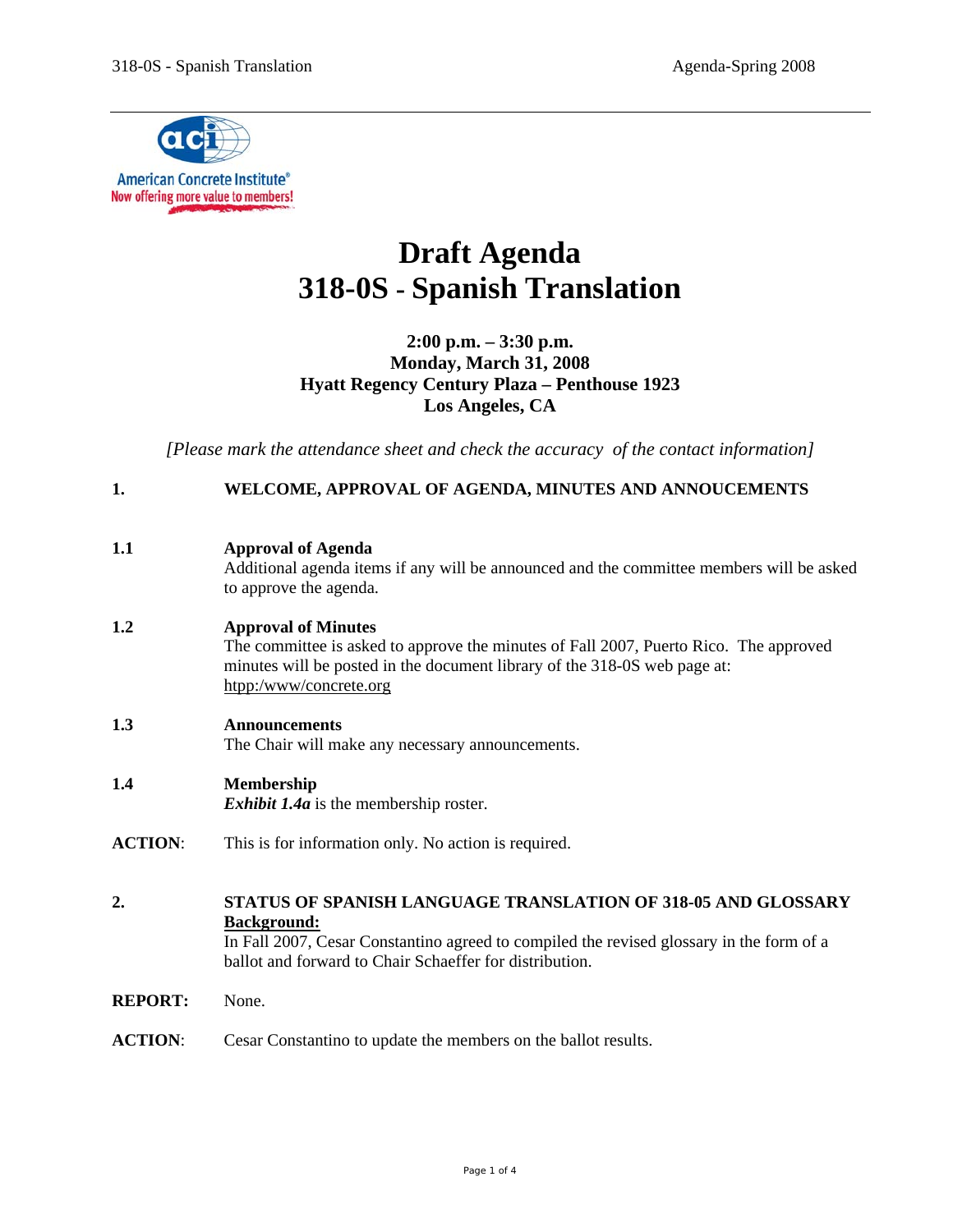# **3. MAINTENANCE OF 318S**

#### **Background:**

In Fall 2007, the final draft of ACI 318-08-S was made available to the chair of committee 318-0S.

- **REPORT:** Chair Schaeffer initiated a web ballot on January 31, 2008 with a closure date of February 29, 2008.
- **ACTION**: Chair Schaeffer to update on the results of the ballot.

#### **4. DISSEMINATION OF ACI 318S-05**

#### **Seminars in Latin American Countries**  Background:

In Fall 2006, Mario Rodriguez and José (Pepe) Izquierdo updated the committee on the status of the presentation materials for the seminars in Latin American countries. There was a general discussion among members regarding the major topics of the seminars that have already taken place as well as the topics for future seminars. The seminars may vary for each country. The goal is to have a full set of seminar slides by December 2007.

- **REPORT:** None.
- **ACTION**: Chair Schaeffer to update the committee.

# **5. EXCEPTIONS TO ACI 318S-05 IN VARIOUS COUNTRIES OF LATIN AMERICA Background:**

In Fall 2006, Guillermo Santana updated the committee on the status of collecting the exceptions/amendments of various Latin American countries to the ACI 318S-05 and the coordination efforts with ACI 318L. Guillermo Santana reported 318-0L is working on draft document on exceptions/amendments to 318 in the Latin American Codes.

- **REPORT:** Guillermo Santana reported that the work is on going on the draft document for exceptions/amendments to 318 in the Latin American Codes. A paper presenting some of the results has been submitted to the Mexican journal Concreto y Cemento that circulates in Latin America in hope that more researchers and practitioners show interest.
- **ACTION:** Guillermo Santana to lead discussion.

# **6. IDENTIFICATION OF DOCUMENTS TO BE TRANSLATED Background:**

In Fall 2007, the committee discussed the results of the second ballot on 301S-05 document. The process of resolving the negative votes began with discussion of each item and a vote of the present committee members. There was not enough time to resolve all of the negative votes so it was decided that the remaining negative votes would be resolved through email over the next several months. The Chair stated that it was the goal of the subcommittee to complete the revisions of 301S-05 and assemble a final ballot before the end of the 2007.

**REPORT:** None.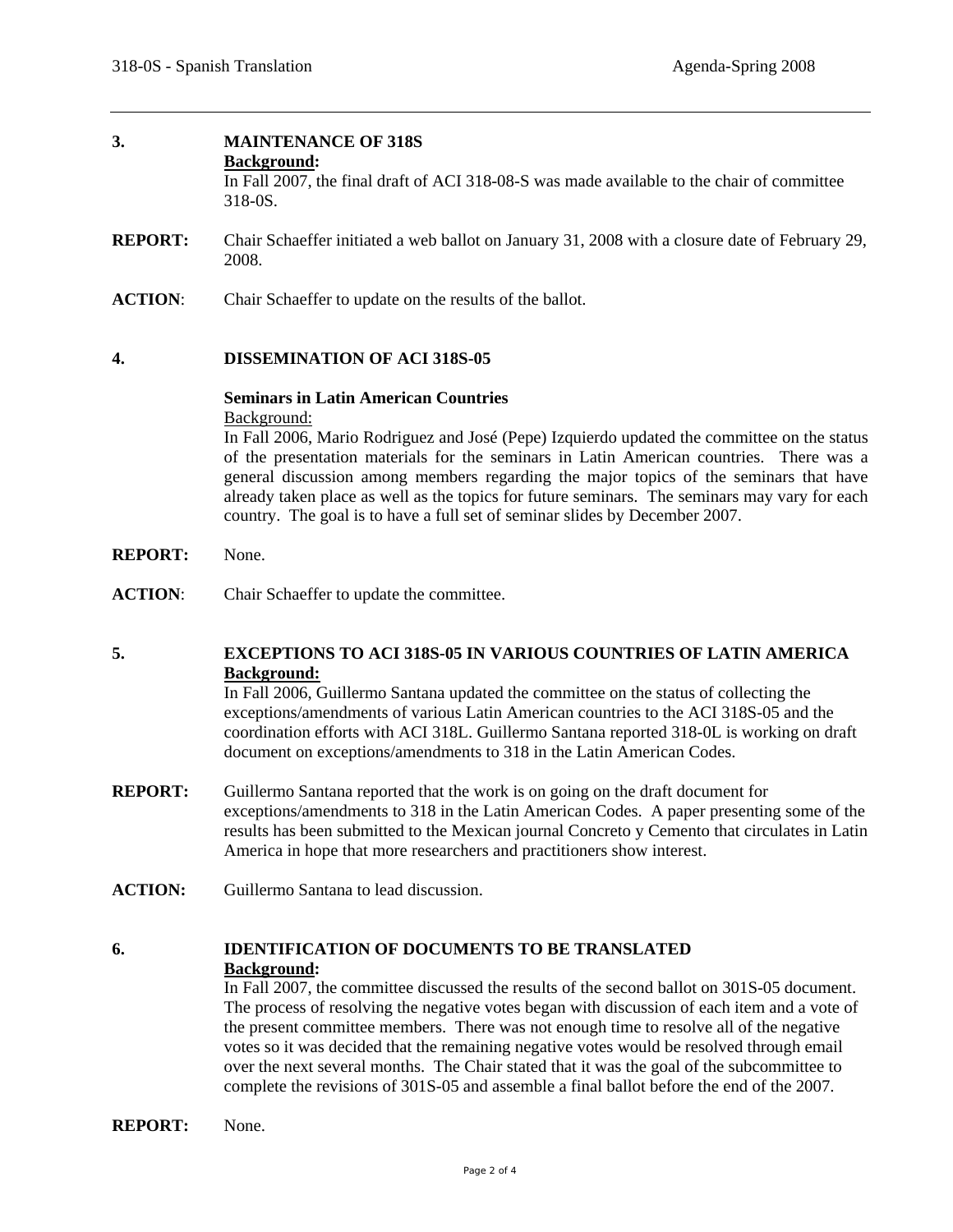**ACTION**: Chair Schaeffer and Luis Garcia to update the committee on the status of resolution of the negative votes on ballot of 301S-05 document.

### **7. OTHER BUSINESS:**

- **7.1 Spanish Translation of selected ASTM documents Background:** 318S has agreed to offer assistance if requested by ASTM.
- **REPORT:** Jim Olshefsky of ASTM reports that there are 47 references in 318S-05. Of the 47, about 15 Spanish versions are currently available on the ASTM website and 15 more will become available in the very near future. The remaining references are targeted for completion by May 2008. At the present time, these Spanish references are available at the ASTM website for purchase.
- **ACTION:** This item is for information only. No action is required.

#### **8. NEXT MEETING**

The next meeting is scheduled for Fall 2008, St. Louis, MO.

#### **9. ADJOURNMENT**

### Enclosures: *Exhibit 1.4a* Roster of 318-0S